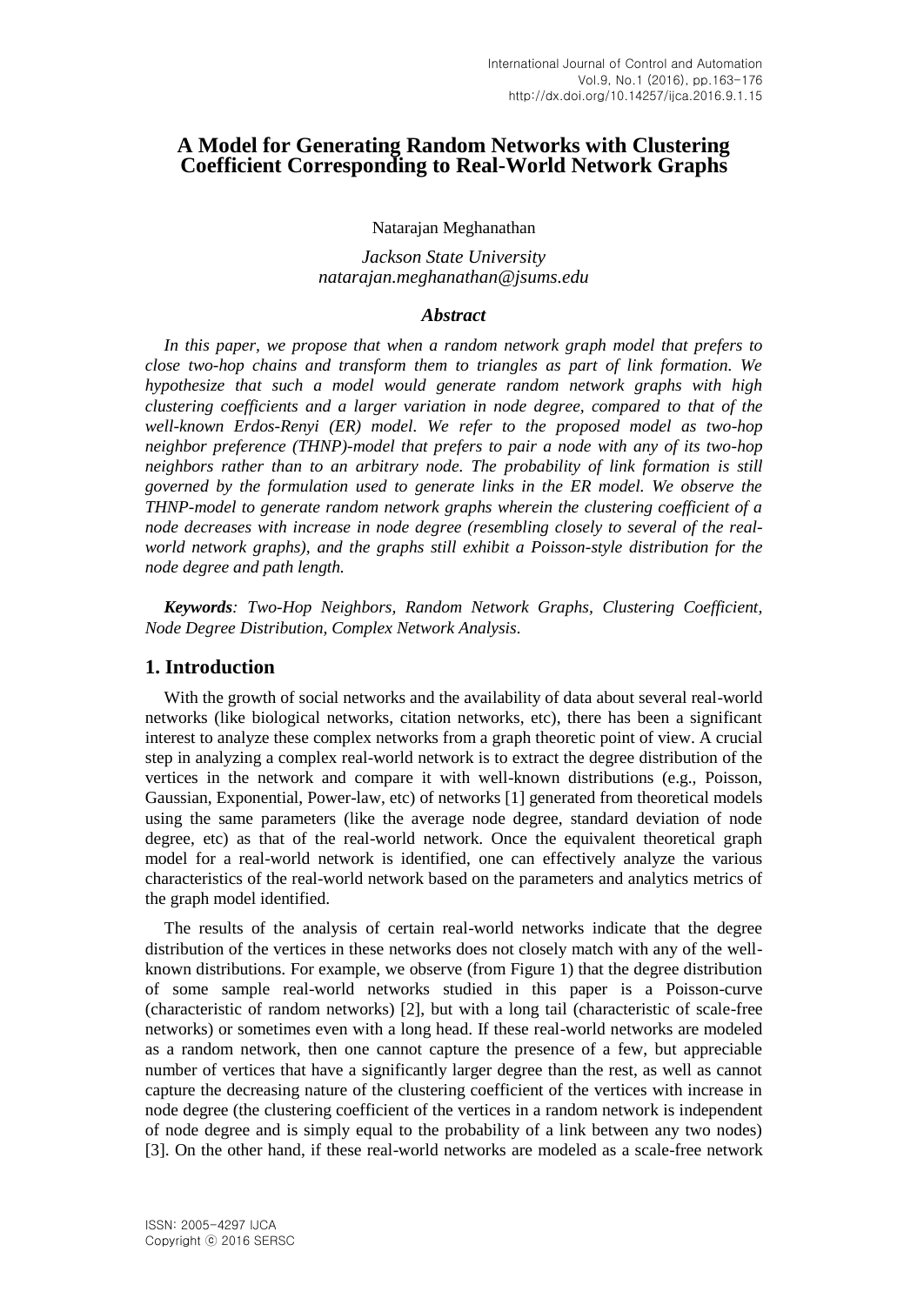[4], then one would wrongly capture the degree distribution of vertices with lower degree (while scale-free networks are expected to have a larger number of vertices with lower degree, the real-world networks shown in Figure 1 have only fewer vertices with lower degree). Thus, the motivation of the observations from Figure 1 is that we need a random network graph model that captures the presence of smaller, but appreciable percentage of vertices with both lower degree as well as higher degree (i.e., larger variation in node degree), and also at the same time capture the complex inverse relationship between clustering coefficient and node degree.



### **Figure 1. Degree Distribution and Clustering Coefficient vs. Degree for Real-World Networks**

In this paper, we propose that whenever we are looking for a link to be setup for a node *u*, we give preference to the two-hop neighbors of node *u*, rather than to an arbitrary node that may or may not be a two-hop neighbor of node *u* before the establishment of the link. We hypothesize that the proposed approach could lead to the closure of several two-link chains as triangles - contributing to a larger clustering coefficient for the vertices as well as contribute to a larger variation in node degree among the vertices, compared to the well-known Erdos-Renyi (ER) model [5] for random networks. The ER model has a characteristic of generating random network graphs with lower variation in node degree (the degree of a majority of the vertices lies close to the average degree) and lower clustering coefficient (the clustering coefficient for any vertex in an ER random graph is close to the probability of a link between any two nodes). According to the proposed twohop neighborhood preference (THNP) approach, if we are to setup a new link for a node *u* and decide whether the node is to be paired with a randomly chosen candidate node *x* (with which node *u* does not yet have a link), we consider node *x* along with the two-hop neighbors of node *u* (i.e., there exists two-hop chains, say *u*-*w*-*v* involving links *u*-*w* and *w*-*v*) and randomly choose one among the nodes (from the expanded candidate list) with a probability (*plink*) as the neighbor node. The *plink* value used in the THNP model is the same as the *plink* value used in the ER model and is obtained by dividing the average node degree of the real-world network by number of nodes - 1. Unlike the ER-model based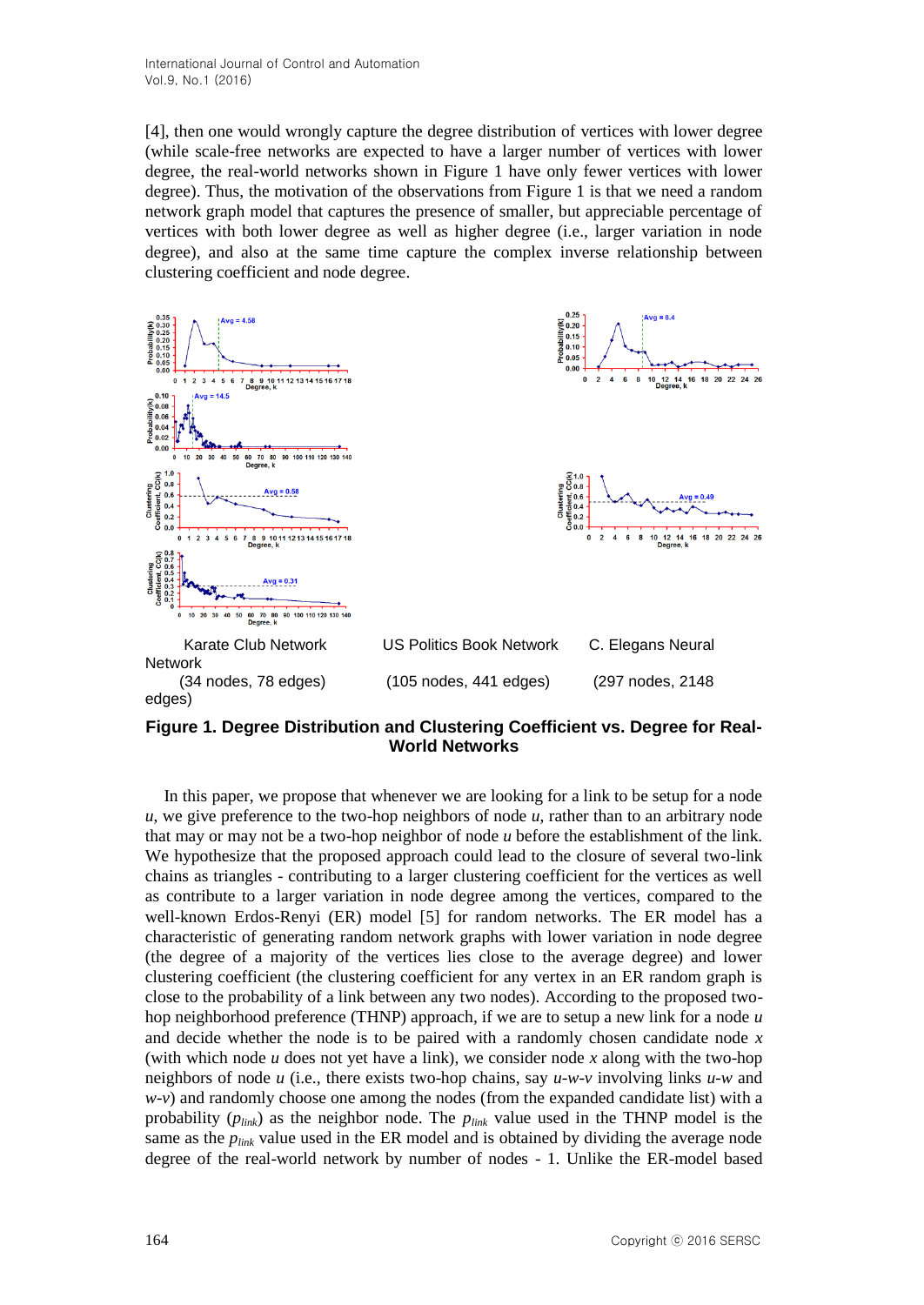random network graphs, the THNP-model based random network graphs exhibit an inverse relationship for the clustering coefficient vs. node degree as well as a larger spectral radius ratio for node degree (i.e., larger variation in node degree) [6]. We evaluate the relative proximity (similarity) of the graphs generated according to the THNP model and the ER model with that of the real-world network graphs by computing the rooted sum of the mean square difference values for the average node degree, average clustering coefficient, average path length and the spectral radius ratio for node degree. We observe the THNP-model based random network graphs to be relatively more similar to the real-world network graphs considered, compared to that of the ER-model based random network graphs.

The rest of the paper is organized as follows: Section 2 presents the proposed THNP model for generating random network graphs with a larger clustering coefficient and higher variation in node degree. Section 3 reviews the ER-model, presents the real-world network graphs considered in this paper and illustrates a comparative analysis of the ERmodel and the THNP-model with that of the real-world network graphs with respect to the analytics metrics mentioned above. Section 4 discusses related work. Section 5 concludes the paper. Throughout the paper, we use the terms 'node' and 'vertex', 'link' and 'edge', as well as 'network' and 'graph' interchangeably. They mean the same.

# **2. Two-Hop Neighbor Preference (THNP) Model**

Let there be a total of *N* nodes among which we need to generate a random network with a larger clustering coefficient and higher variation in node degree. Let *plink* be the probability for a link between any node pair considered. Initially, all nodes are considered to be isolated in the network. We consider a set *S* of all possible node pairs (a network of *N* nodes has *N*(*N*-1)/2 node pairs). The network generation proceeds in iteration. In each iteration, we pick a node pair *u*-*x* from the set *S* and randomly pick one among the two vertices ( $u$  or  $x$ ) as the node for which we attempt to setup a link during that iteration. For the sake of discussion, we assume (without loss of generality that between the two vertices  $u$  or  $x$ ) that vertex  $u$  gets selected as the vertex for which we attempt to setup a link. Let *C* be the list of candidate vertices with which we could setup a link for *u*. We add vertex  $x$  as the first vertex to the list  $C$ . We then consider all the two-hop neighbors  $v$  of  $u$ (i.e., connected through a chain  $u-w-v$  where *w* is the direct neighbor of *u*) that are not directly connected to vertex *u* and add them to the list *C*. We randomly pick a vertex (say, vertex *v*) from the list *C*. We generate a random number *randNum* in the range [0...1]. If *randNum*  $\leq p_{link}$ , we setup a link between *u* and *v*; otherwise not. If a link between *u* and *v* gets setup, we remove the pair *u*-*v* from the set *S*. Irrespective of the outcome of the iteration, we remove the pair  $u-x$  from the set *S* and continue with the next iteration. We repeat the above steps in each iteration until the set *S* becomes empty. Figure 2 presents the pseudo code for the THNP-algorithm.

----- **Input:** Number of Nodes, *N*; Probability of a Link, *plink* **Output:** Set of Links, *E* **Auxiliary Variables:** Set of Node Pairs, *S*; Candidate List of Vertices, *C*; *Candidate Vertex* **Initialization:**  $E = \phi$ **Begin** *THNP Algorithm* 1 **for** every vertex  $u = 1$  to  $N$  **do** 2 **for** every vertex  $v = u+1$  to *N* **do** 3  $S = S \cup \{(u, v)\}\$ 

------------------------------------------------------------------------------------------------------------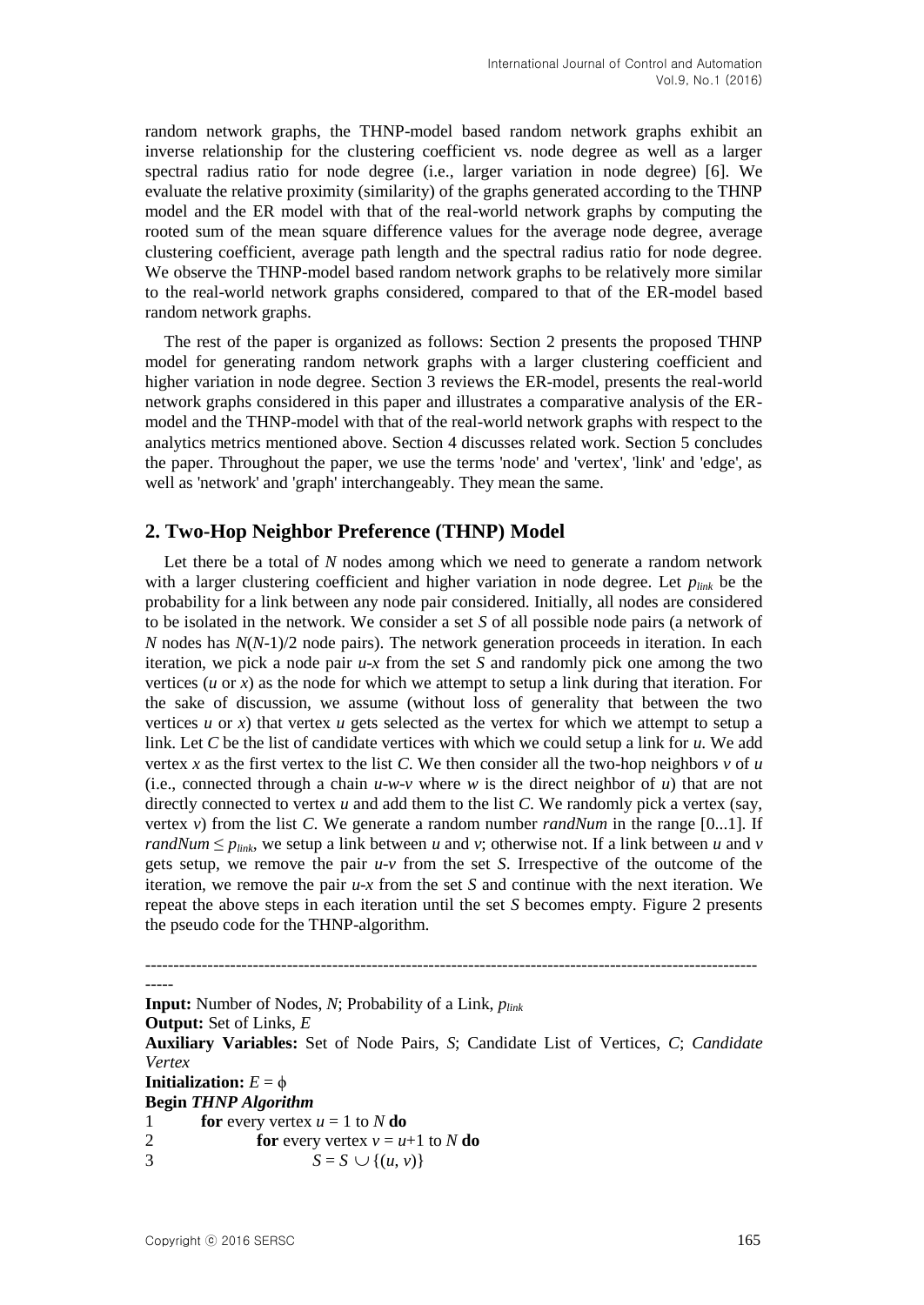| 4                         | end for                                                                |
|---------------------------|------------------------------------------------------------------------|
| 5                         | end for                                                                |
| 6                         | while $(S \neq \phi)$ do                                               |
| 7                         | Select a pair $(u, x)$ randomly from S                                 |
| 8                         | $S = S - \{(u, x)\}\$                                                  |
| 9                         | $C = \phi$                                                             |
| 10                        | Generate a random number $r$ in the range [01]                         |
| 11                        | if $r \leq 0.5$ then                                                   |
| 12                        | $C = C \cup \{x\}$                                                     |
| 13                        | Candidate Vertex = $u$                                                 |
| 14                        | else                                                                   |
| 15                        | $C = C \cup \{u\}$                                                     |
| 16                        | Candidate Vertex = $x$                                                 |
| 17                        | end if                                                                 |
| 18                        | for every vertex $w \in \text{Neighbour}(Candidate \text{ Vertex})$ do |
| 19                        | <b>for</b> every vertex $v \in \text{Neighbour}(w)$ <b>do</b>          |
| 20                        | if $v \notin \text{Neighbour}(Candidate \text{ Vertex})$ then          |
| 21                        | $C = C \cup \{v\}$                                                     |
| 22                        | end if                                                                 |
| 23                        | end for                                                                |
| 24                        | end for                                                                |
| 25                        | Pick a vertex $v$ randomly from the list $C$                           |
| 26                        | $C = C - \{v\}$                                                        |
| 27                        | Generate a random number <i>randNum</i> in the range [01]              |
| 28                        | <b>if</b> randNum $\leq p_{link}$ then                                 |
| 29                        | $E = E \cup \{(Candidate Vertex - v)\}\$                               |
| 30                        | $S = S - \{(Candidate Vertex, v)\}\$                                   |
| 31                        | end if                                                                 |
| 32                        | end While                                                              |
| 33                        | return $E$                                                             |
| <b>End THNP Algorithm</b> |                                                                        |
|                           |                                                                        |

### **Figure 2. Pseudo Code for the Two-Hop Neighbor Preference-based Random Network Generation Model**

With regards to the time-complexity: lines 1-5 are executed in  $\Theta(N^2)$  time, where *N* is the number of nodes in the network. The while loop from lines 6-32 runs for a total of  $N(N-1)/2 = \Theta(N^2)$  iterations - one iteration for each node pair. For each such iteration, lines 7-17 and 25-31 can be executed in Θ(1) time; lines 18-24 involve a traversal of the two-hop neighborhood of a vertex. If  $K = 2L/N$  is the average degree of a node [3] in the final network with a total of *L* links, each execution of lines 18-24 takes on average  $\Theta(K^2)$ time (as essentially the neighborhood of each of the *K* neighbors of a node is explored as part of the search for two-hop neighbors). Hence, lines 18-24 could be considered to be of complexity  $\Theta(L^2/N^2)$  for each of the  $\Theta(N^2)$  iterations. Thus, each iteration of the while loop from lines 7-30 could be considered to take  $\Theta(L^2/N^2)$  time and for a total of  $\Theta(N^2)$ iterations, the time-complexity for lines 6-32 is  $\Theta(L^2)$ . Hence, the overall time-complexity of the algorithm to generate a random graph under the THNP model is  $\Theta(N^2)$  - for lines 1- $5 + \Theta(L^2)$  - for lines 6-32 =  $\Theta(N^2 + L^2)$ .

### **2.1. Relevance to Social Networks**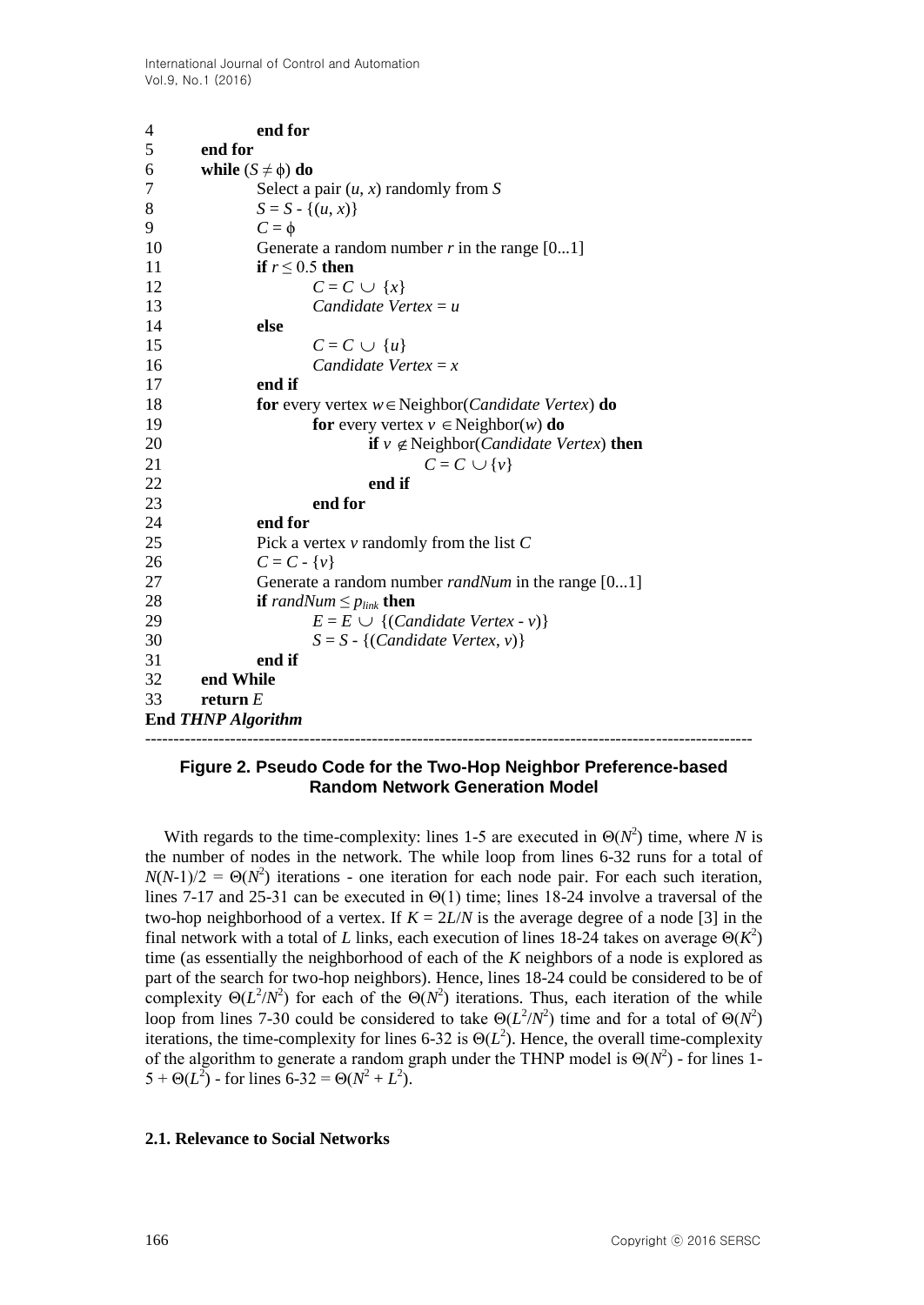As new links get added, the number of two-hop neighbors of a node increases and there are high chances that a node *u* gets linked with one of its two-hop neighbors rather than to a vertex not in its two-hop neighborhood. In social networks, if a user intends to pair with someone in the network, the user is more likely to prefer pairing with someone who is known to his/her neighbors rather than pairing with an unknown stranger. Several social media networks, including Facebook, have been designed to suggest friends of friends as possible candidates to send friend requests. Thus, the two-hop neighbor preference model is very well applicable to model friendship-based interactions in social networks. Note that if more neighbors of the *Candidate Vertex* have a particular vertex as their two-hop neighbor, then the vertex has greater chances of becoming a neighbor of the *Candidate Vertex*. This is in tandem with how links are formed in social networks like Facebook. If a user *A* gets a Friend Request from two users *B* and *C* and is in a situation of accepting just one of these Friend Requests, then user *A* is more likely to accept the Friend Request from the user who has relatively larger number of common friends.

#### **2.2. Example to Illustrate the Execution of the THNP Model**

Figure 3 presents an example to illustrate the execution of an iteration of the THNP model to setup a link. Let a pair (3, 5) be removed from the set *S* and considered for the possibility of setting up a link for *Candidate Vertex* = 3 (chosen randomly among vertices 3 and 5). Since vertex 3 is chosen as the *Candidate Vertex*, the other vertex (vertex 5) is included to the list *C* of vertices that could be paired with the *Candidate Vertex*. We now look for the two-hop neighbors of the *Candidate Vertex* (vertex 3) and include them to the list *C*. Note that a two-hop neighbor vertex could be included multiple times to the list *C*, with one entry per neighbor. We observe vertex 8 having two entries in the list *C* because of it being the neighbor of vertices 4 and 7. The other two-hop neighbors (vertices 1 and 6) have only one entry in the list *C* as they are the neighbor of only one of the neighbors of the *Candidate Vertex* 3. We randomly pick a vertex from the list  $C = \{1, 8, 5, 6, 8\}$ . As is observed in the simulations, vertices that have multiple entries in the list *C* have a relatively larger chance of being selected (increasing the number of closed triangles and hence increasing the average clustering coefficient of the entire network), we observe vertex 8 to be selected as the vertex with which the *Candidate Vertex* 3 will set up a link.



### **Figure 3. Example to Illustrate the Execution of an Iteration of the THNP Model**

#### **2.3. Impact of the Preference for More Commonly Occurring Two-Hop Neighbors**

Figure 4 illustrates the impact on the average clustering coefficient and average path length with regards to preference for link formation to a more commonly occurring twohop neighbor (vertex 8) vis-a-vis preference to a random two-hop neighbor (vertex 6). We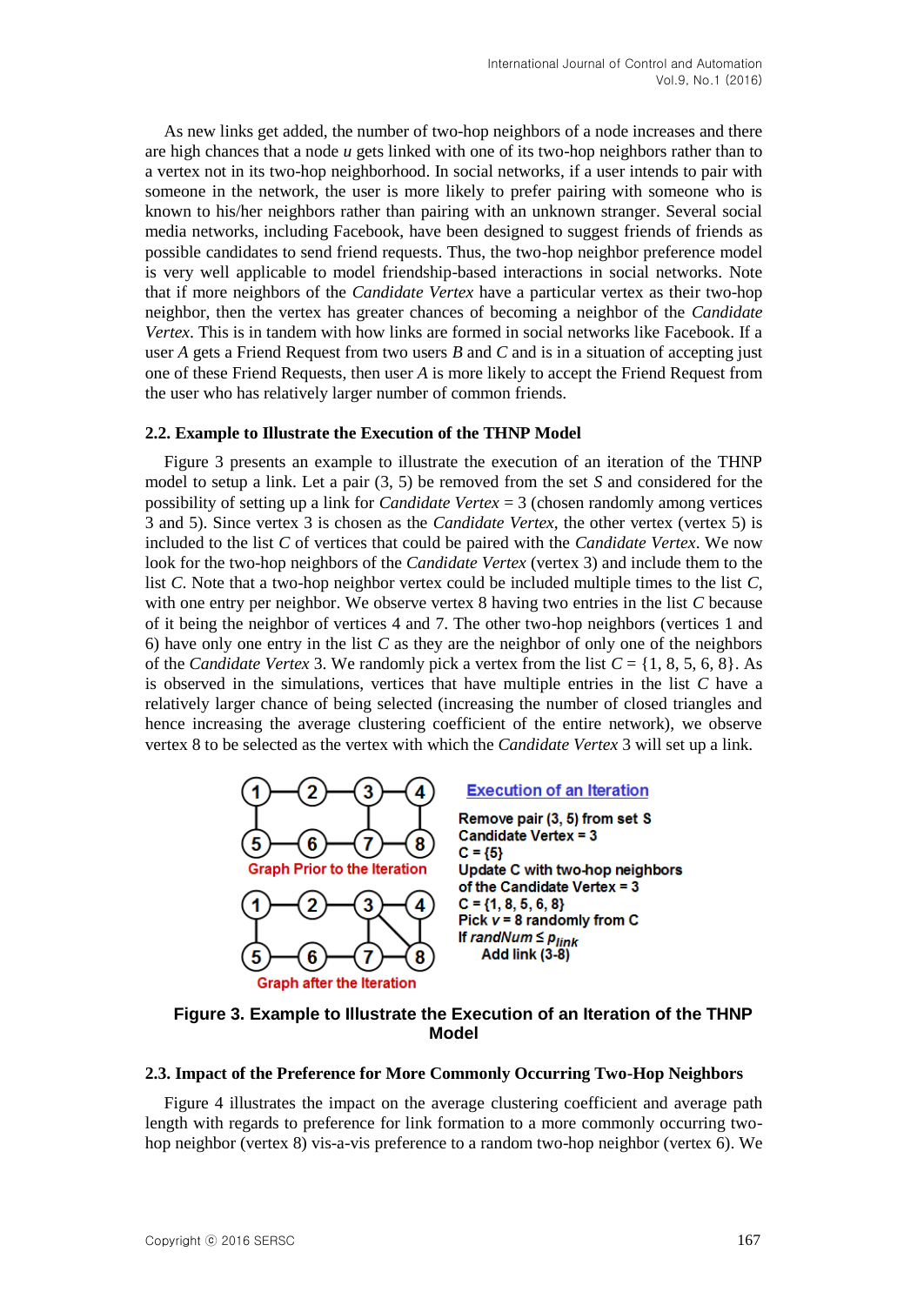notice that the setting up of link 3-8 closes two chains 3-4-8 and 3-7-8 into triangles (contributing to a larger average clustering coefficient of 0.21), but could increase the number of hops from vertices 4, 5 and 6 to the rest of the vertices (contributing to a slightly larger path length of 1.96); on the other hand, setting up of link 3-6 closes only one chain 3-7-6 (contributing to a lower average clustering coefficient of 0.10), but relatively decreases the number of hops on the shortest paths between a majority of the node pairs (an average path length of 1.89). We thus notice that giving preference to the more commonly occurring two-hop neighbor could even double the average clustering coefficient at the expense of a very modest increase (less than 5% increase) in the average path length.



 *Two-Hop Neighbors*

 *Preference to More Commonly Occurring Preference to a Random Two-Hop Neighbor*



### **3. Simulations**

In this section, we discuss the simulation results observed when the real-world networks are modeled based on the proposed THNP model vis-a-vis the well-known Erdos-Renyi (ER) model for random networks. We evaluate the proximity (similarity) of the theoretical graphs generated with the THNP and ER models with that of the graphs abstracting real-world networks using analytics metrics such as (i) Average Clustering Coefficient-*CC*; (ii) Average Path Length-*PL*; (iii) Average Degree-*K* and (iv) Spectral Radius Ratio for Node Degree-*SRK*. The proximity value is modeled as the square root of the sum of the squares of the relative differences with respect to the above analytics metrics for the theoretical graph (abbreviated as *ThG* - could refer to the THNP or ER model graph) and the real-world network graph (abbreviated as *RwG* in equation 1). According to this formulation, the targeted (desirable) proximity value is 0 - indicating that the theoretical graph model captures the fundamental characteristics of a real-world network graph as close as possible.

$$
\begin{array}{c}\n\text{Proximity} \\
\text{Value} = \sqrt{\left(\frac{PL_{ThG} - PL_{RwG}}{PL_{RwG}}\right)^2 + \left(\frac{KL_{ThG} - KL_{RwG}}{PL_{RwG}}\right)^2 + \left(\frac{K_{ThG} - K_{RwG}}{K_{RwG}}\right)^2 + \left(\frac{SRK_{ThG} - SRK_{RwG}}{SRK_{RwG}}\right)^2} \dots (1)\n\end{array}
$$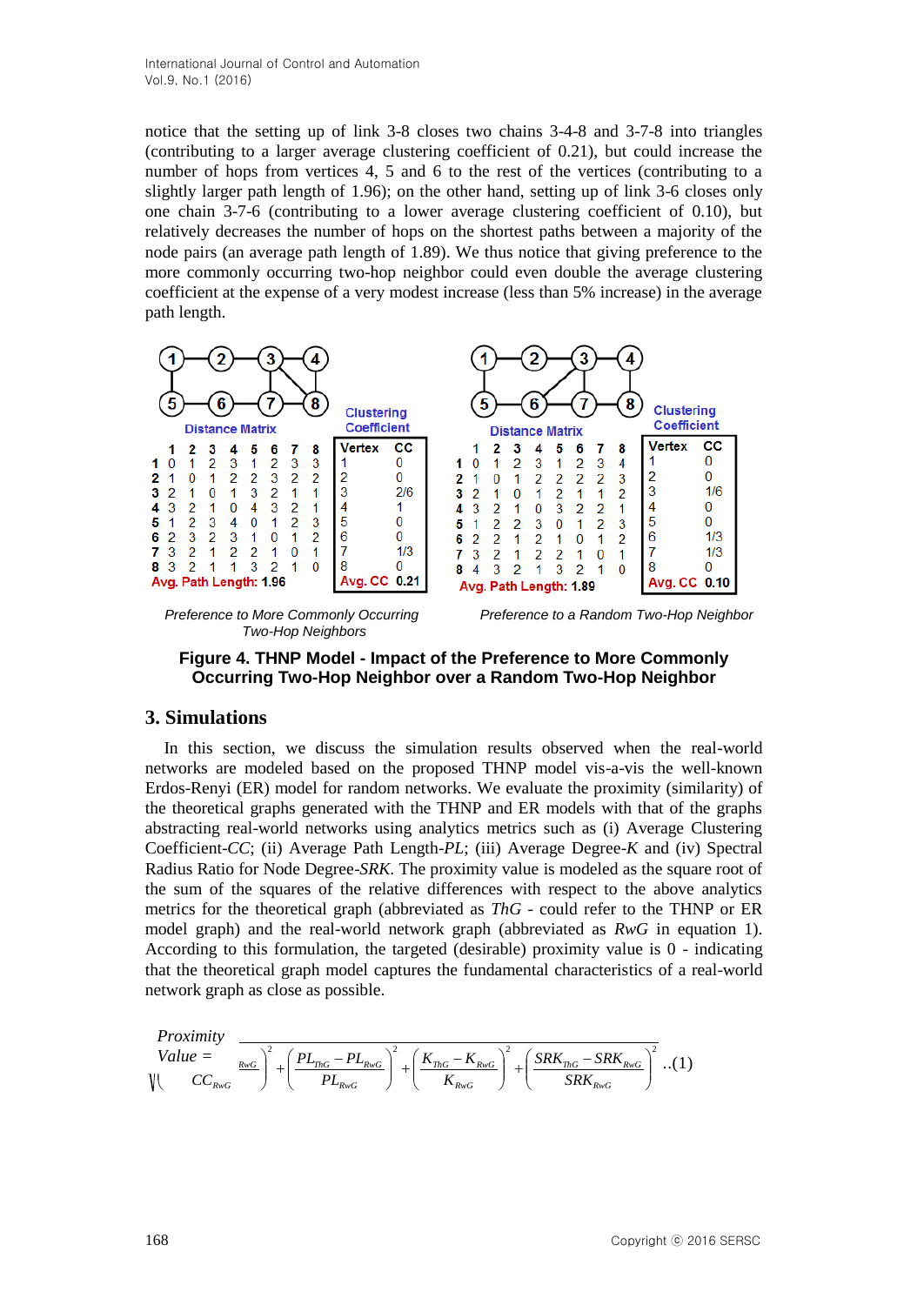## **3.1. Erdos-Renyi Model**

We simulate the generation of a random graph under the ER model as follows: The input parameters are the number of nodes *N* and probability of link between any two nodes, *plink*. We accumulate a set *S* of all possible pairs of nodes. We proceed in iterations. In each iteration, we randomly remove a pair  $(u, v)$  from the set *S* and generate a random number *randNum* in the range [0...1]. If *randNum*  $\leq p_{link}$ , we setup the link *u*-*v*; otherwise not.

```
------------------------------------------------------------------------------------------------------------
Input: Number of Nodes, N; Probability of a Link, plink
Output: Set of Links, E
Auxiliary Variables: Set of Node Pairs, S
Initialization: E = \phiBegin ER Algorithm
1 for every vertex u = 1 to N do
2 for every vertex v = u+1 to N do
3 S = S \cup \{(u, v)\}\4 end for
5 end for
6 while (S \neq \phi) do
7 Select a pair (u, v) randomly from S
8 S = S - \{(u, v)\}\9 Generate a random number randNum in the range [0...1]
10 if randNum \leq p_{link} then
11 E = E \cup \{(u - v)\}\12 end if
13 end While
14 return E
End ER Algorithm
------------------------------------------------------------------------------------------------------------
```
# **Figure 5. Pseudo Code for the Erdos-Renyi (ER) Random Network Generation Model**

The pseudo code (shown in Figure 5) for the above procedure of generating a random graph under the ER model could be adapted from the pseudo code described in Figure 2. The overall time-complexity of the algorithm to generate a random graph of *N* nodes and *L* links under the ER model is  $\Theta(N^2)$  as it is the time-complexity to run the *for* loop from lines 1-5 plus the time-complexity of the *while* loop from lines 6-13, both of which could be done in  $\Theta(N^2)$  time.

# **3.2. Analytics Metrics**

In this sub section, we briefly introduce the metrics used in the analysis.

*Clustering Coefficient*: The clustering coefficient of a node is the probability that any two neighbors of a node are connected [3]. Quantitatively, the clustering coefficient of a node is calculated as the ratio of the actual number of links connecting the neighbors of the node divided by the maximum number of possible links between the neighbors of the node. For a node with degree *K* (i.e., *K* neighbors), the maximum number of possible links between the neighbors of the node is  $K(K-1)/2$ . The clustering coefficient of a network (used in formula 1) is the average of the clustering coefficients of the nodes. The clustering coefficient of a node with an average degree of  $K = 2L/N$  could be computed in  $\Theta(K^2) = \Theta(L^2/N^2)$  time as it would require to explore the neighborhood of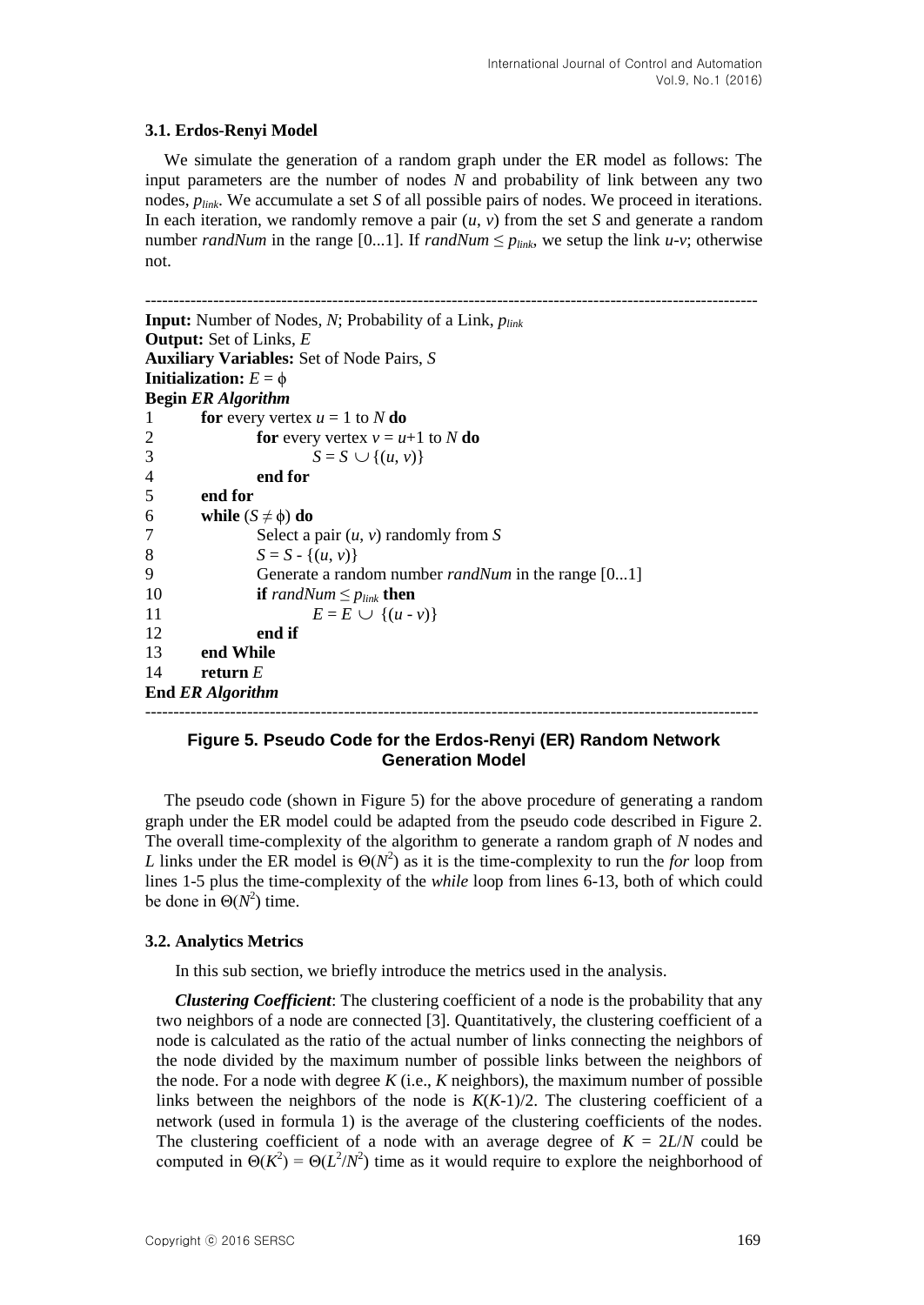each of the *K* neighbors of the node. The time-complexity to compute the clustering coefficient of a network would be then  $\Theta(NK^2) = \Theta(L^2/N)$ .

*Path Length*: The length of a path between two nodes *u* and *v* is the minimum number of hops on the shortest path between *u* and *v*. The average path length (used in formula 1) is the average of the path length across all node pairs in the network. The path length of all node pairs could be represented in the form of a distance matrix and could be efficiently computed by running the Floyd's All Pairs Shortest Path algorithm [7] of time-complexity  $\Theta(N^3)$  on a graph of *N* vertices.

*Degree*: The degree of a node (i.e., the number of neighbors for a node) is the number of links incident on the node. The average degree of a network (used in formula 1) is the average of the degree values of all the nodes in the network. The degree of a node can be computed in  $\Theta(K) = \Theta(L/N)$  time and the average degree of a network of *N* nodes could be computed in  $\Theta(NK) = \Theta(L)$  time.



### **Figure 6. Example to Illustrate the Execution of the Power Iteration Method to Compute the Spectral Radius of the Adjacency Matrix for a Network Graph**

*Spectral Radius Ratio for Node Degree*: The spectral radius ratio for node degree is the ratio of the principal eigenvalue (a.k.a. spectral radius) of the adjacency matrix [8] of the network graph and the average degree of the nodes in the network. The spectral radius of a graph (denoted  $\lambda_{sp}(G)$ ) is computed using the Power-Iteration method [8] of time-complexity  $\Theta(N^3)$  involving at most *N* iterations; in each iteration, we compute the principal eigenvector of a graph based on its adjacency matrix (*A*). The principal eigenvector  $X_{i+1}$  during the  $(i+1)$ <sup>th</sup> iteration is given by  $AX_{i+1}/||AX_{i+1}||$ , where  $X_i$  is the principal eigenvector of the graph at the end of the  $i<sup>th</sup>$  iteration and  $||AX_i||$  is the normalized value of the product of *A* and  $X_i$ . To start with,  $X_i = [1, 1, ..., 1]$  - a column vector of all 1s corresponding to the number of vertices in the graph.

The Power-iteration method (example illustrated in Figure 6) stops when the normalized value of  $||AX_i||$  converges, and the converged normalized value is the spectral radius. If  $K_{min}$ ,  $K_{avg}$  and  $K_{max}$  are respectively the minimum, average and maximum values for the node degree, it has been established that  $K_{min} \leq K_{avg} \leq \lambda_{sp}(G) \leq K_{max}$  [9]. Accordingly, the spectral radius ratio for node degree (SRK), calculated as  $\lambda_{sp}(G)/K_{avg}$ , will always be greater than or equal to 1.0.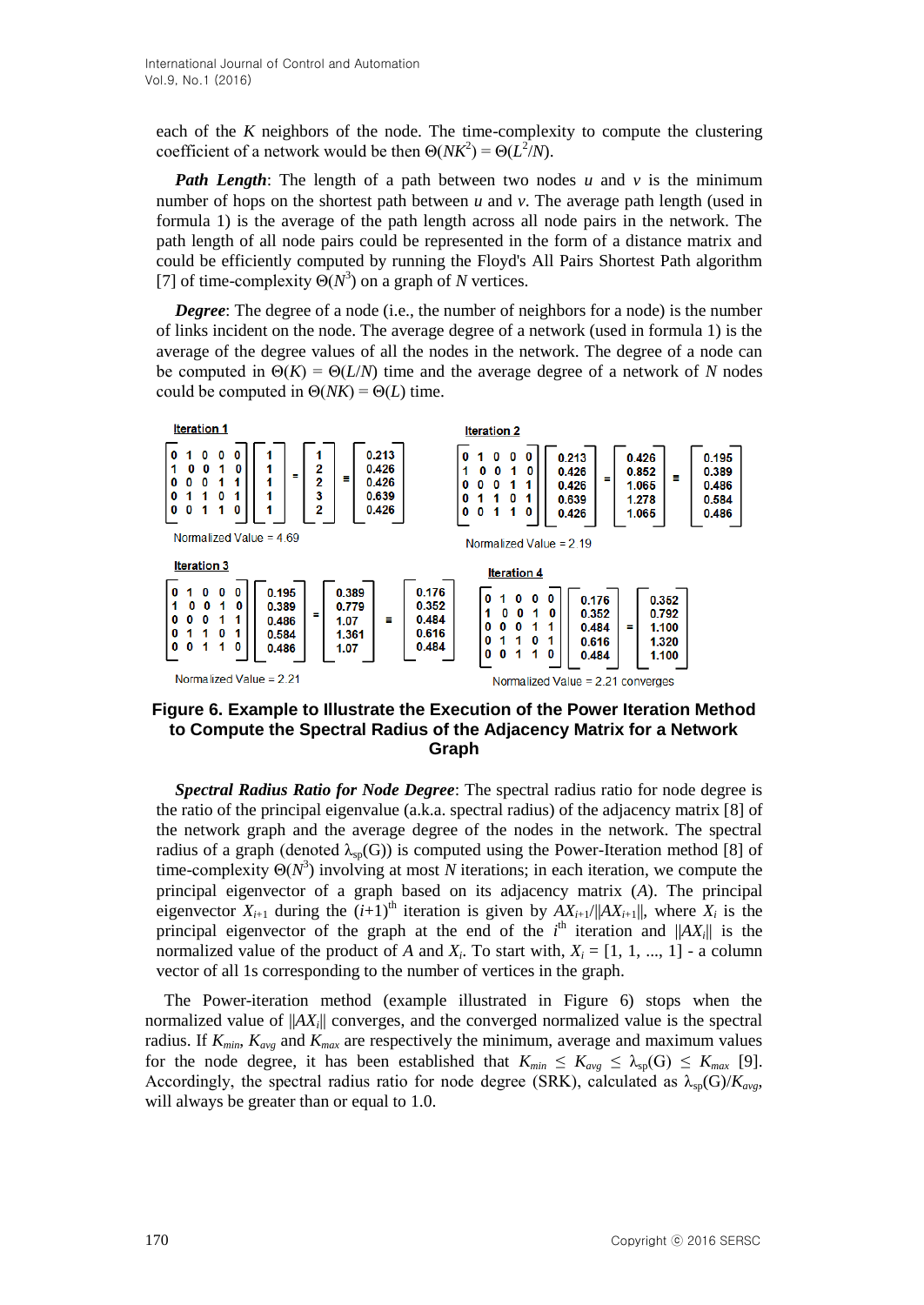### **3.3. Real-World Network Datasets**

In this section, we introduce the six real-world network datasets [10-11] studied in the paper. We consider these six networks to be representatives of real-world networks with a broader range of values for the spectral radius ratio for node degree (i.e., to represent realworld networks with a broader range of values in the variation of node degree). The realworld networks are listed (in the increasing order of their spectral radius ratio for node degree) as follows (the abbreviations used to refer to the networks are indicated in parenthesis, immediately following the network name):

(i) US Football Network (FN): This is a network of 115 teams (representing Division I-A colleges) who played in the Fall 2000 Football season in the US. The nodes represent the teams and there is an edge between two nodes if the corresponding teams played against each other during the season [10].

(ii) US Politics Books Network (PN): This is a network of 105 books related to US Politics sold in Amazon.com. Each book represents a node and there is an edge between two nodes *u* and *v* if someone who bought a book corresponding to node *u* also bought the book corresponding to node *v* and vice-versa [10].

(iii) Karate Club Network (KN): This is a social network of 34 members of a karate club at a US university in the 1970s. The members represent the nodes and there is an edge between two nodes if the corresponding members are friends [10].

(iv) C. Elegans Neural Network (EN): This is a network of 297 neurons in the hermaphrodite Caenorhabditis Elegans [10]. Each neuron is a node and there is an edge between two nodes if the corresponding neurons interact with each other (in the form of chemical synapses, gap junctions and neuromuscular junctions).

(v) Les Miserables Network (LN): This is a co-occurrence network of 77 characters in the novel "Les Misèrables" by Victor Hugo. Each character represents a node and there is an edge between two characters if they co-occurred in at least one chapter of the book  $[10]$ .

(vi) US Airports Network (AN): This is a network of 332 airports in the US during 1997. Each node is an airport and there is an edge between two nodes if there is a direct flight between the two corresponding airports [11].

In Figure 7, we depict the six real-world networks using the Gephi [12] visualization and analysis tool. The layout algorithm used is the Fruchterman Reingold layout [13] algorithm. The color of the vertices (varied from white to black: grayscale) is a measure of the clustering coefficient of the vertices - the darker/blacker the color of a vertex, the larger is its clustering coefficient and vice-versa. The size of the vertices is a measure of the degree of the vertices - the bigger the size of a vertex, the larger is its degree and viceversa. For all the networks, except the US Football Network (FN), we observe that nodes of larger size (i.e., nodes having a larger degree) are pale (white or close to white) in color; whereas, the nodes of smaller size (i.e., nodes having a smaller degree) are relatively more darker (black) in color. This illustrates the inverse correlation between node degree and clustering coefficient typically observed in real-world networks. A key motivation for the work in this paper is to develop a random network model that can also display such an inverse correlation between node degree and clustering coefficient, unlike the well-known ER model (according to which the clustering coefficient is independent of node degree).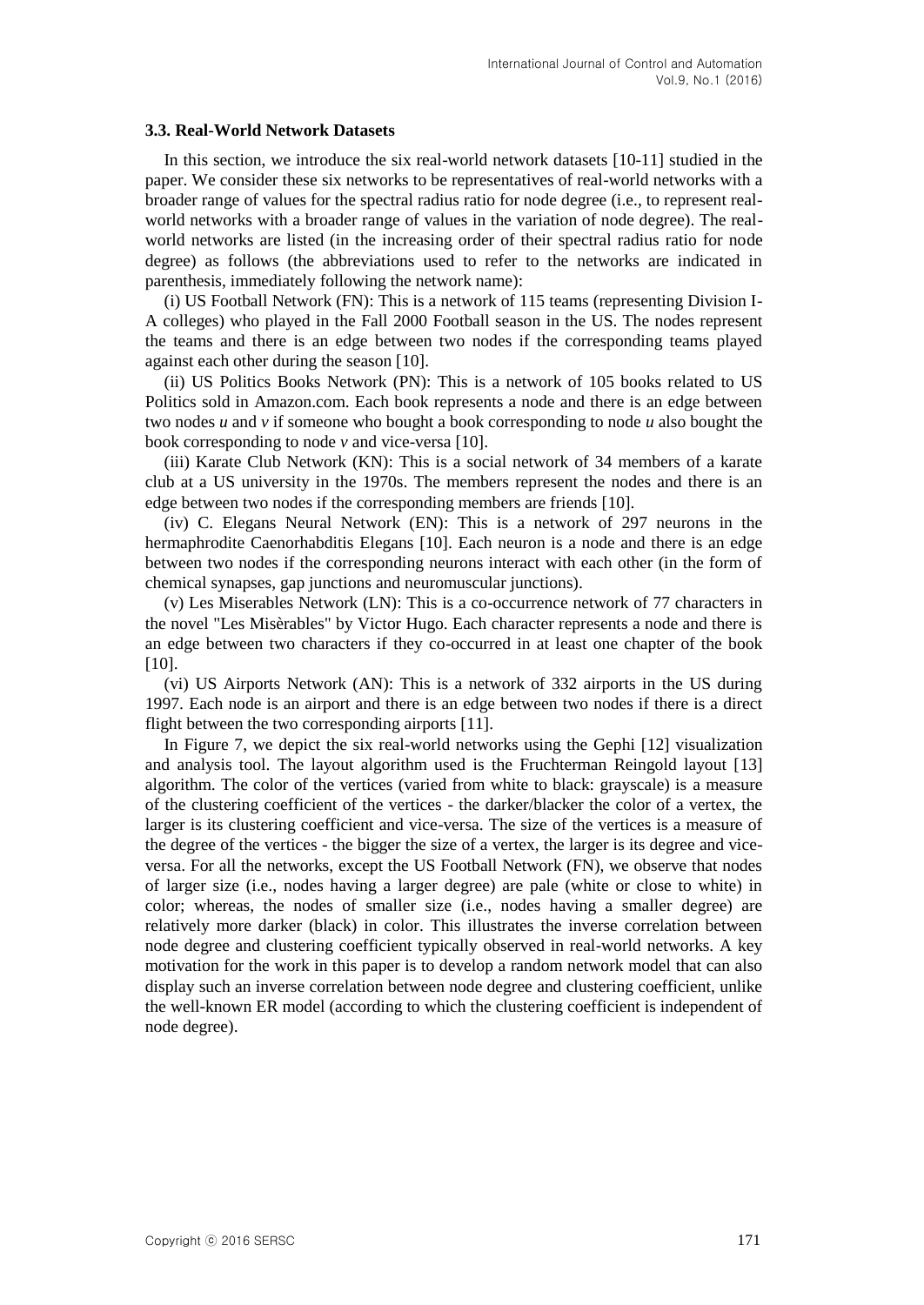International Journal of Control and Automation Vol.9, No.1 (2016)



In order to model the real-world network as a random graph under the ER and THNP models, we estimate the probability of link (*plink*) between any two nodes in the theoretically modeled network to be  $\langle K_{RwG} \rangle / N-1$ , where  $\langle K_{RwG} \rangle$  and N are respectively the average degree of the vertices and the total number of nodes in the real-world network. Figure 8 presents a comparative look at *plink* and the analytics metrics with respect to the average degree of the six real-world networks. We observe *plink* and average correlation coefficient to decrease with increase in the average degree; whereas, the average path length and spectral radius ratio for node degree appear to be almost independent of the average node degree.

#### **3.4. Proximity Evaluation**

In this section, we evaluate the proximity (similarity) of the theoretically generated random graphs under the THNP and ER models with that of the corresponding real-world networks. We use the estimated probability for a link between any two nodes (estimated as discussed in Section 3.3) and the number of nodes for the real-world networks to generate the corresponding random networks under both the THNP and ER models. For each real-world network (number of nodes and estimated *plink* values as parameters), we generated 100 instances of the random networks (under each of the two models: THNP and ER) and averaged the values for the analytics metrics. For each real-world network and the corresponding two random networks, we evaluated the analytics metrics (degree, clustering coefficient, path length and spectral radius ratio for node degree) with respect to their average values and distribution, wherever applicable.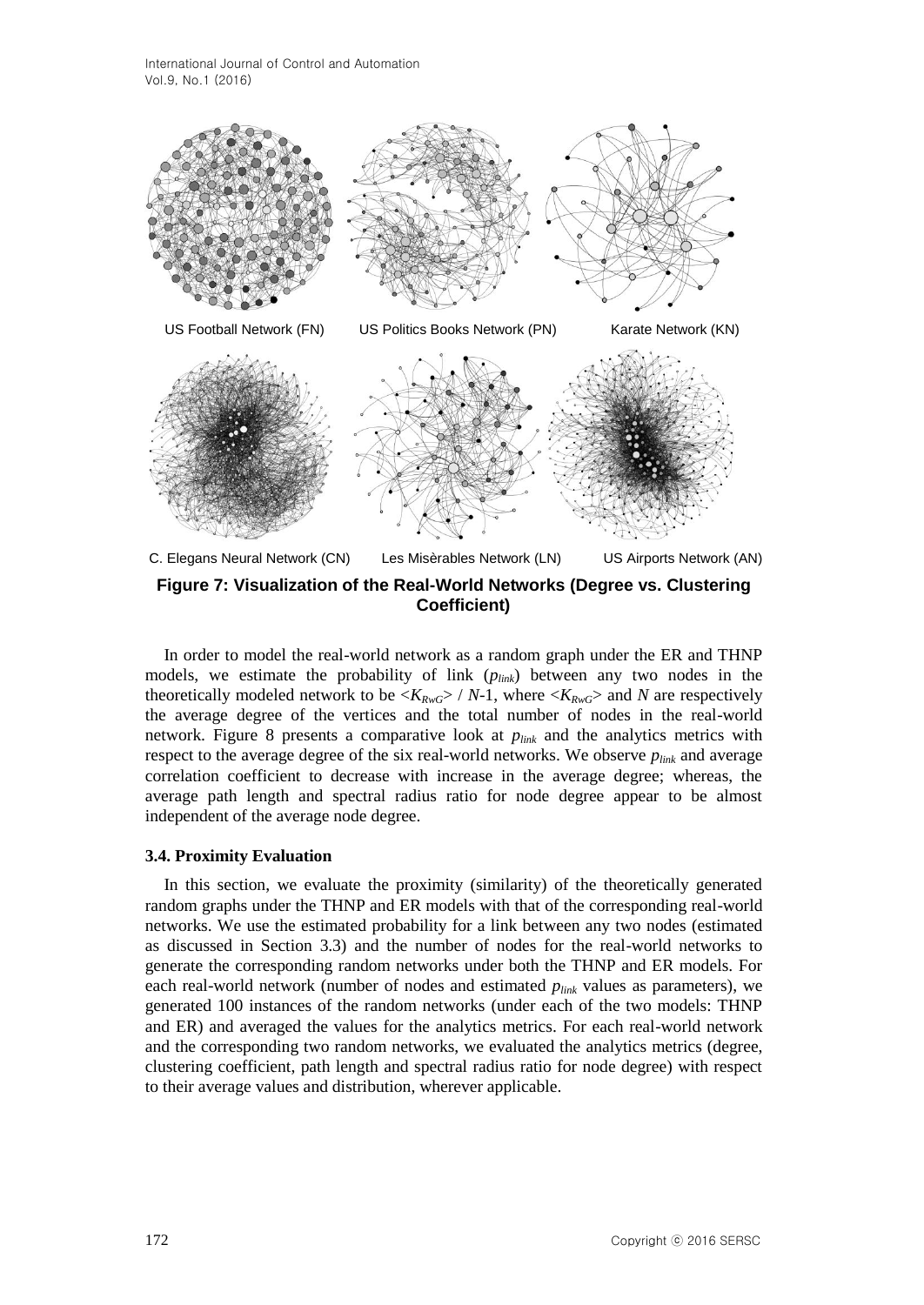

**Figure 8: Visualization of the Proximity of the Real-World Networks and the Corresponding Random Networks Generated under the THNP Model (based on the Analytics Metrics)**



**Figure 9. Visualization of the Proximity of the Real-World Networks and the Corresponding Random Networks Generated under the ER Model (based on the Analytics Metrics)**

Figures 8 and 9 show respectively the proximity of the average values of the analytics metrics for the random networks under the THNP and ER models in comparison with that obtained under the real-world networks. We observe the THNP model to generate random networks whose average clustering coefficient is very much aligned with that of the corresponding real-world networks (in four of the six cases); whereas, the average clustering coefficient of random networks generated under the ER model are nowhere near the values observed for the real-world networks. We also observe the THNP-model random networks to exhibit relatively larger values for the spectral radius ratio for node degree (compared to the ER model) and incur SPR values that are relatively closer to that obtained for real-world networks. The tradeoff is that the average path length of the THNP-model random networks is slightly larger than that obtained for the corresponding real-world networks and the ER-model random networks. The average node degree values for the THNP-model random networks are slightly smaller than the average node degree values for the corresponding real-world networks and the ER-model random networks. This is attributed to the preference for triangle closure using two-hop neighbors (as is observed in the example shown in Figure 4). Though triangle closure involving three nodes (say nodes *u*, *v* and *w*) could facilitate a path length of one hop involving any two of these three nodes, we observe that preference for triangle closure (rather than adding the link to arbitrarily connect any two nodes) only increases the chances of observing a larger path length between any two nodes in the network.

Figure 10 illustrates a quantitative comparison of the relative proximity of the random networks generated under the THNP and ER models to the corresponding real-world network. The proximity values are computed using equation (1) with regards to the average values for the four analytics metrics: degree, clustering coefficient, path length and the spectral radius ratio for node degree. The ideal proximity value desired is 0; we observe the THNP model to incur a proximity value that is less than 0.5 for five of the six real-world networks analyzed and less than 0.25 for three of the six networks. On the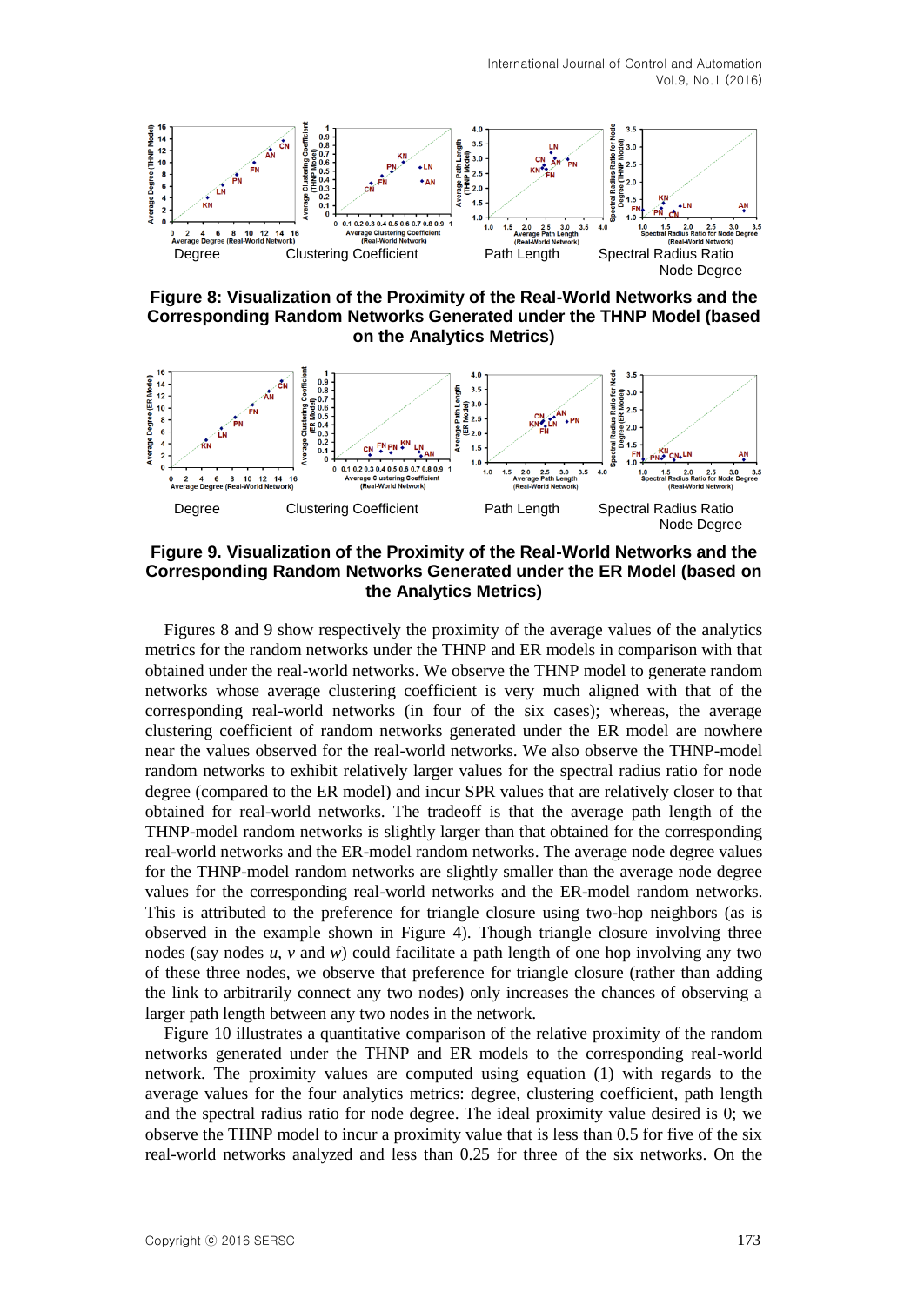other hand, the ER model incurs a proximity value that is greater than 0.5 for all the six real-world networks analyzed.

The proximity values for the random networks under the ER model are larger than the proximity values for the random networks under the THNP model by factors of 2-7 for five of the six real-world networks. We also observe the THNP model to be of very close proximity to the real-world networks that exhibit a moderate variation in node degree (i.e., for spectral radius ratio for node degree values of the real-world networks in the range of 1.1 to 1.5). These are the categories of real-world networks (like the Politics Books Network and the Karate Network) that are neither completely random nor completely scale-free, and the ER model or the Barabasi-Albert (BA) model [4] for scalefree networks cannot effectively model them. This is where the proposed THNP model fits the bill. It could effectively model random networks that have a longer tail and/or a longer head (i.e., those networks that look like a combination of random networks and scale-free networks).



**Figure 10. Quantitative Evaluation of the Proximity of the Random Networks under the THNP and ER Models with that of the Corresponding Real-World Networks (based on the Analytics Metrics)**

# **4. Related Work**

In [14], the authors proposed a model to generate random graphs with degree distribution that follows power-law [4]. In [15], the authors propose a model for scale-free random graphs (the network size increases with the addition of one node at a time) in which each new vertex is added to *m* of the existing nodes with a probability proportional to the degree of the existing nodes plus a strictly positive constant (the latter is associated with introducing randomness in node selection). It was observed that the expected clustering coefficient of the scale-free random network generated with the above approach is asymptotically proportional to log*n*/*n*. The THNP model differs from the above model because the candidate list of nodes available for setting up a link for a node *u* are the twohop neighbors of  $u$  and a randomly chosen node  $v$  that is originally considered for the link.

In [16], the authors propose a model for creating random intersection graph as follows: Let *W* be the set of all *n* vertices; let  $D_1, D_2, ..., D_n$  be randomly created subsets of the *n* vertices; two vertices  $u$  and  $v$  are considered to be linked in the graph if they are in at least *s* of the *n* subsets of vertices, where  $s \ge 1$  is a model parameter. It is observed in [17] that the random intersection graphs exhibit a linear inverse relationship between clustering coefficient and node degree (i.e., the clustering coefficient of a node is proportional to  $k<sup>-1</sup>$ where  $k$  is the node degree). In this paper, we observe that the clustering coefficientdegree relationship need not be simply linear. The random intersection graph model is not sufficient to model the complex inverse relationship between clustering coefficient and node degree, as seen in several real-world networks.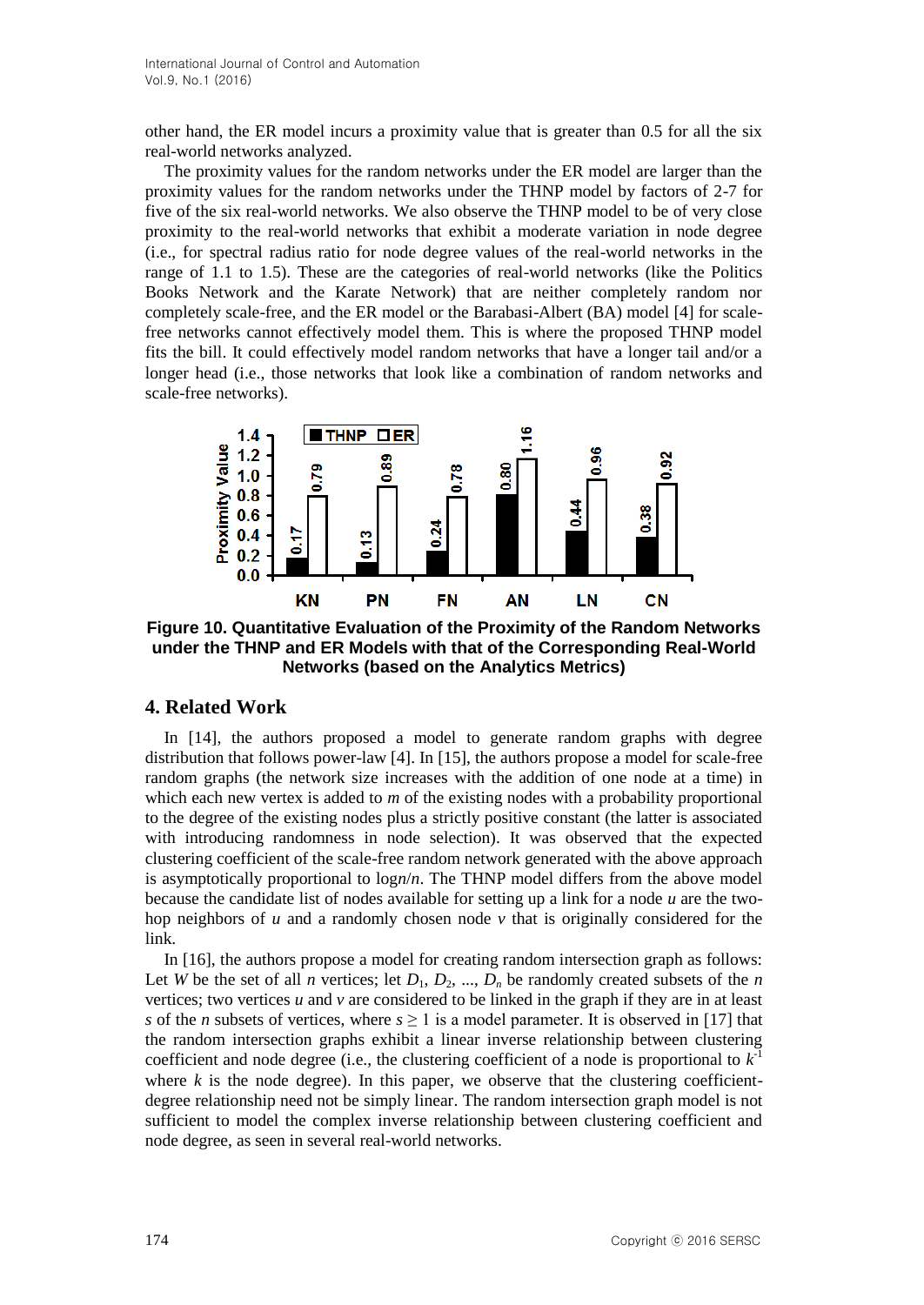# **5. Conclusions**

The high-level contributions of this paper is the proposal of a random network graph model that captures the inverse relationship between node degree and clustering coefficient as well as exhibits a relatively larger variation in node degree matching close to real-world networks whose degree distribution exhibits a random network-like Poisson curve with a long tail and/or long head. We accomplish the above by preferring triangle closure for link formation during the evolution of the random network; a node gives preference to attach to its two-hop neighbors (to facilitate triangle closure) rather than to an arbitrary node. Accordingly, we refer to the proposed model as Two-Hop Neighborhood Preference (THNP)-based random network model. The THNP model is very much suitable for modeling real-world social networks wherein associations (like Friendships in Facebook) are predominantly initiated based on the two-hop neighborhood information (like Friends of Friends as in Facebook). The THNP model can be run just with the knowledge of the number of vertices and number of edges in the real-world network graph. To the best of our knowledge, the proposed THNP model is the first such model for random networks wherein the clustering coefficient of the nodes decreases with increase in node degree (as in the case of real-world networks) and still exhibits a Poisson-style degree distribution.

# **Acknowledgements**

This paper is a revised and expanded version of a paper entitled " A Random Network Model with High Clustering Coefficient and Variation in Node Degree," presented at the 4th International Conference on Digital Contents and Applications, (DCA 2015), Jeju Island, Korea, December 16-19, 2015.

# **References**

- [1] N. Alon and J. H. Spencer, "The Probabilistic Method", 3rd edition, Wiley-Interscience, **(2008)**.
- [2] B. Bollobas, "Random Graphs", 2nd edition, Cambridge University Press, **(2001)**.
- [3] M. Newman, "Networks: An Introduction", 1st edition, Oxford University Press, **(2010)**.
- [4] A. L. Barabasi and R. Albert, "Emergence of Scaling in Random Networks", Science, vol. 286, no. 5439, **(1999)**.
- [5] P. Erdos and A. Renyi, "On Random Graphs I", Publicationes Mathematicae, vol. 6, **(1959)**.
- [6] N. Meghanathan, "Spectral Radius as a Measure of Variation in Node Degree for Complex Network Graphs", Proceedings of the 3rd International Conference on Digital Contents and Applications, **(2014)**; Hainan, China.
- [7] T. H. Cormen, C. E. Leiserson, R. L. Rivest and C. Stein, "Introduction to Algorithms", 3rd edition, MIT Press, **(2009)**.
- [8] D. C. Lay, S. R. Lay and J. J. McDonald, "Linear Algebra and its Applications", 5th edition, Pearson Publishers, **(2015)**.
- [9] B. K. Butler and P. H. Siegel, "Sharp Bounds on the Spectral Radius of Nonnegative Matrices and Digraphs", Linear Algebra and its Applications, vol. 439, no. 5, **(2013)**.
- [10] M. Newman, http://www-personal.umich.edu/~mejn/netdata/, **(2015)**.
- [11] Pajek Datasets, http://vlado.fmf.uni-lj.si/pub/networks/pajek/data/gphs.htm, **(2015)**.
- [12] K. Cherven, "Mastering Gephi Network Visualization", 1st edition, Packt Publishing, **(2015)**.
- [13] T. M. J. Fruchterman and E. M. Reingold, "Graph Drawing by Force-Directed Placement", Software Practice and Experience, vol. 21, no. 11, **(1991)**.
- [14] T. Britton, M. Deijfen and A. Martin-Lof, "Generating Simple Random Graphs with Prescribed Degree Distribution", Journal of Statistical Physics, vol. 124, no. 6, **(2006)**.
- [15] N. Eggemann and S. D. Noble, "The Clustering Coefficient of a Scale-Free Random Graph", Discrete Applied Mathematics, vol. 159, no. 10, **(2011)**.